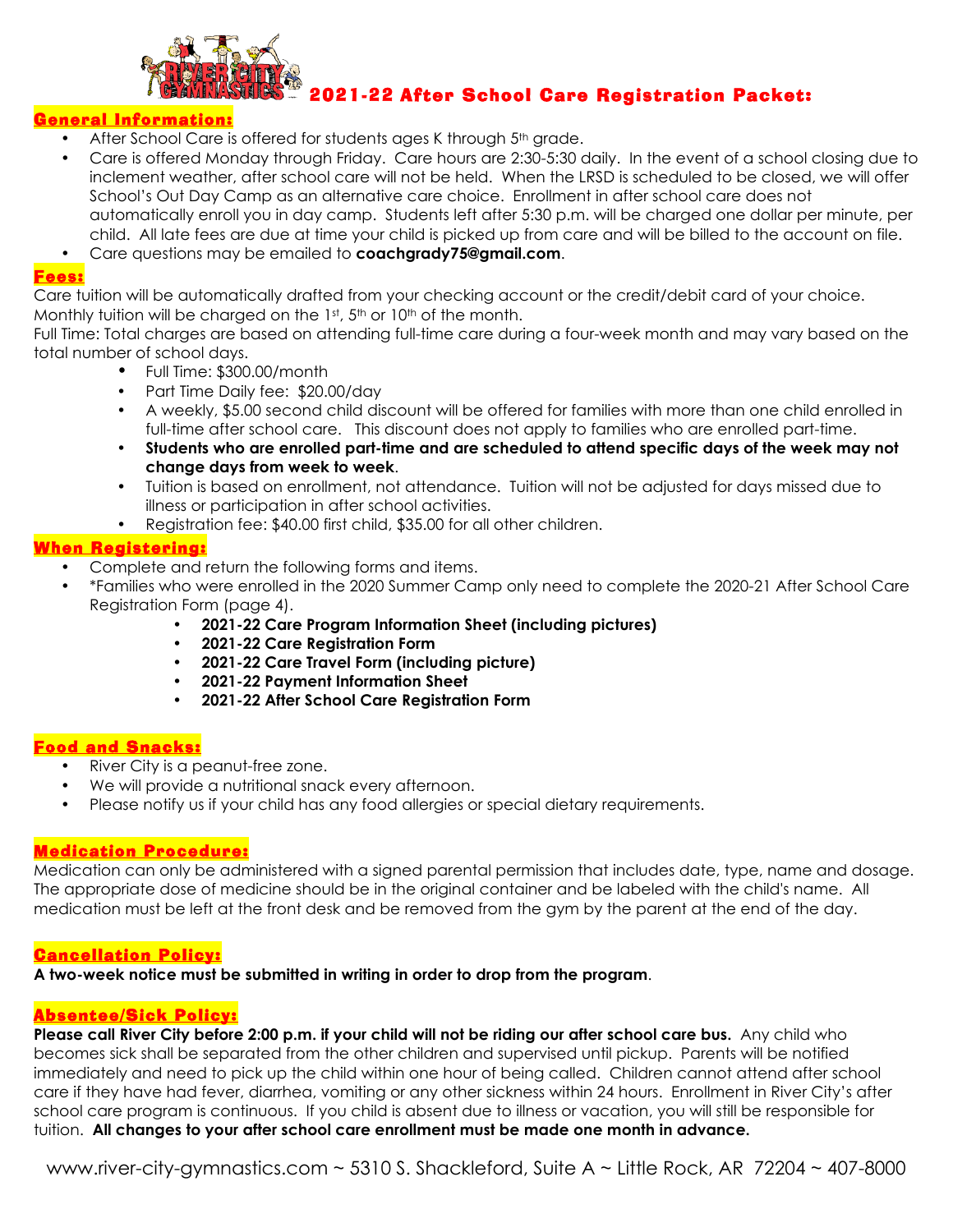### 2021-22 Care Registration Form:

| How did you hear about River City? Friend: ______ Former Student: ______Phone Book: _______ Birthday Party: _______                                                                                                                  |                                                                                                                |                                            |  |  |  |
|--------------------------------------------------------------------------------------------------------------------------------------------------------------------------------------------------------------------------------------|----------------------------------------------------------------------------------------------------------------|--------------------------------------------|--|--|--|
| <b>Family Contact #1:</b>                                                                                                                                                                                                            |                                                                                                                |                                            |  |  |  |
|                                                                                                                                                                                                                                      |                                                                                                                |                                            |  |  |  |
|                                                                                                                                                                                                                                      |                                                                                                                |                                            |  |  |  |
|                                                                                                                                                                                                                                      | Home Phone: _____________________________Work Phone: ___________________________Cell Phone: __________________ |                                            |  |  |  |
|                                                                                                                                                                                                                                      |                                                                                                                |                                            |  |  |  |
| <b>Family Contact #2:</b>                                                                                                                                                                                                            |                                                                                                                |                                            |  |  |  |
|                                                                                                                                                                                                                                      |                                                                                                                |                                            |  |  |  |
|                                                                                                                                                                                                                                      |                                                                                                                |                                            |  |  |  |
| Home Phone: _____________________________Work Phone: ___________________________Cell Phone: __________________                                                                                                                       |                                                                                                                |                                            |  |  |  |
|                                                                                                                                                                                                                                      |                                                                                                                |                                            |  |  |  |
| <b>Family Billing Address:</b>                                                                                                                                                                                                       |                                                                                                                |                                            |  |  |  |
|                                                                                                                                                                                                                                      |                                                                                                                |                                            |  |  |  |
| <b>Emergency Contact:</b>                                                                                                                                                                                                            |                                                                                                                |                                            |  |  |  |
| Home Phone: ______________________________Work Phone: __________________________Cell Phone: __________________                                                                                                                       |                                                                                                                |                                            |  |  |  |
|                                                                                                                                                                                                                                      |                                                                                                                |                                            |  |  |  |
| List of Additional persons authorized to pick up my child: (Other than parents)                                                                                                                                                      |                                                                                                                |                                            |  |  |  |
|                                                                                                                                                                                                                                      |                                                                                                                |                                            |  |  |  |
| Name: Contact #: Contact #:                                                                                                                                                                                                          |                                                                                                                |                                            |  |  |  |
| Name: Name<br>*Please notify us in writing of any changes that need to be made to your alternate pick-up list. Anyone other than a parent or guardian will need to                                                                   |                                                                                                                |                                            |  |  |  |
| <b>First Student Information:</b>                                                                                                                                                                                                    |                                                                                                                | present a photo ID at the time of pick-up. |  |  |  |
|                                                                                                                                                                                                                                      |                                                                                                                |                                            |  |  |  |
| Student Birth date: ______________ (mm/dd/yyyy) Student Age: ______ School: ______________________ Grade: ____                                                                                                                       |                                                                                                                |                                            |  |  |  |
|                                                                                                                                                                                                                                      |                                                                                                                |                                            |  |  |  |
| Does your child use a car seat? _____ While at camp, will we need to administer any medication? _____________                                                                                                                        |                                                                                                                |                                            |  |  |  |
| If so, please instructions: <u>example and a series of the series of the series of the series of the series of the series of the series of the series of the series of the series of the series of the series of the series of t</u> |                                                                                                                |                                            |  |  |  |
| <b>Second Student Information:</b>                                                                                                                                                                                                   |                                                                                                                |                                            |  |  |  |
|                                                                                                                                                                                                                                      |                                                                                                                |                                            |  |  |  |
| Student Birth date: ______________(mm/dd/yyyy) Student Age: ______ School: _______________________Grade: _____                                                                                                                       |                                                                                                                |                                            |  |  |  |
|                                                                                                                                                                                                                                      |                                                                                                                |                                            |  |  |  |
| Does your child use a car seat? _____ While at camp, will we need to administer any medication? _____________                                                                                                                        |                                                                                                                |                                            |  |  |  |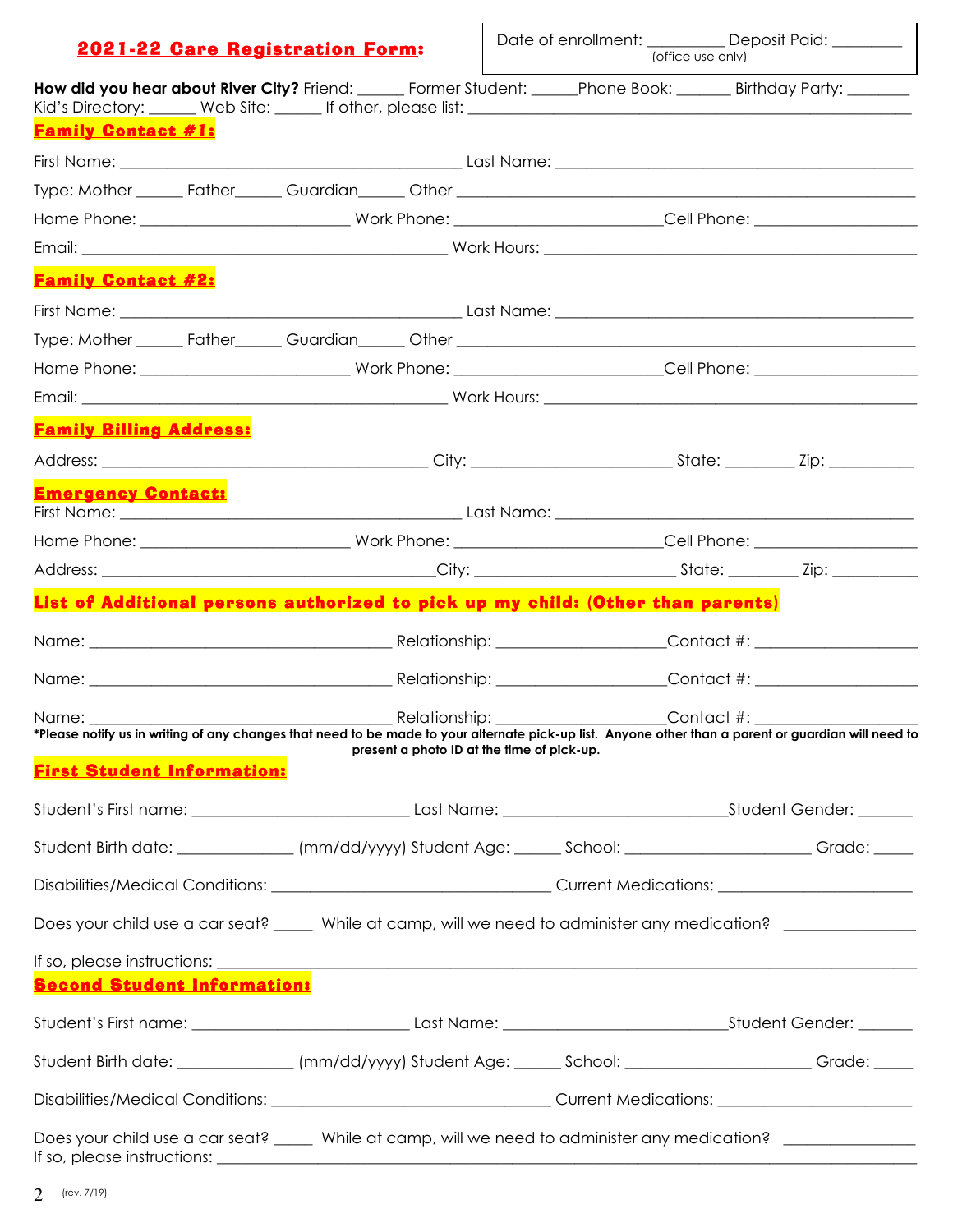### Medical Emergencies:

| <u> Medical Emergencies:</u><br>The undersigned gives permission to River City Gymnastics, Inc., its owners and operators to seek medical treatment for the participant, in the                                                                                                                                                                                                                                                                                                                                                                                                                                                                                                                                                                                                                                                                                                                                                                                                                                                                                                                                                                                                                                                                 |                                                 |
|-------------------------------------------------------------------------------------------------------------------------------------------------------------------------------------------------------------------------------------------------------------------------------------------------------------------------------------------------------------------------------------------------------------------------------------------------------------------------------------------------------------------------------------------------------------------------------------------------------------------------------------------------------------------------------------------------------------------------------------------------------------------------------------------------------------------------------------------------------------------------------------------------------------------------------------------------------------------------------------------------------------------------------------------------------------------------------------------------------------------------------------------------------------------------------------------------------------------------------------------------|-------------------------------------------------|
| event they are not able to reach a parent or guardian. I hereby declare any physical or mental problems, restrictions, or condition and/or declare                                                                                                                                                                                                                                                                                                                                                                                                                                                                                                                                                                                                                                                                                                                                                                                                                                                                                                                                                                                                                                                                                              |                                                 |
| the participant to be in good physical and mental health. I request that our doctor/physician <b>example 20</b> the<br>at <b>COVID-2000 COVID-2000</b> and that my child be reported to <b>COVID-2000 COVID-2000</b> COVID-2000 COVID-2000 COVID-2000                                                                                                                                                                                                                                                                                                                                                                                                                                                                                                                                                                                                                                                                                                                                                                                                                                                                                                                                                                                           | be called<br>hospital. Our insurance company is |
| <b>Example 2018</b> and our policy number is <b>D</b>                                                                                                                                                                                                                                                                                                                                                                                                                                                                                                                                                                                                                                                                                                                                                                                                                                                                                                                                                                                                                                                                                                                                                                                           |                                                 |
| Preferred Doctor's Address:                                                                                                                                                                                                                                                                                                                                                                                                                                                                                                                                                                                                                                                                                                                                                                                                                                                                                                                                                                                                                                                                                                                                                                                                                     |                                                 |
| Preferred Hospital's Address:                                                                                                                                                                                                                                                                                                                                                                                                                                                                                                                                                                                                                                                                                                                                                                                                                                                                                                                                                                                                                                                                                                                                                                                                                   |                                                 |
| I've read the above and agree.<br>Initial                                                                                                                                                                                                                                                                                                                                                                                                                                                                                                                                                                                                                                                                                                                                                                                                                                                                                                                                                                                                                                                                                                                                                                                                       |                                                 |
| <u> Payment Information:</u><br>A camp deposit of one week's tuition is due at the time of enrollment and will be applied to your first week of camp. Camp deposits are non-                                                                                                                                                                                                                                                                                                                                                                                                                                                                                                                                                                                                                                                                                                                                                                                                                                                                                                                                                                                                                                                                    |                                                 |
| refundable but are transferable if another week is available. In order to avoid camp tuition and fees, all cancellations/changes must be made in<br>writing 30 days in advance. If your child is absent for any reason, including illness, you will still be responsible for camp tuition for days missed.<br><u>See I</u> l've read the above and agree.<br>Initial                                                                                                                                                                                                                                                                                                                                                                                                                                                                                                                                                                                                                                                                                                                                                                                                                                                                            |                                                 |
| I authorize River City Gymnastics, Inc. to initiate debit entries to my checking or credit card account and to debit the same account<br>weekly/monthly. I acknowledge that the origination of ACH transactions to my account must comply with the provisions of U.S. law. This<br>authorization is to remain in full force and effect until River City Gymnastics, Inc., has received 30 days written notice of its termination in such time<br>and in such manner as to afford River City and the bank/credit institution a reasonable time to act upon it.<br>$\blacksquare$ I've read the above and agree.<br>Initial                                                                                                                                                                                                                                                                                                                                                                                                                                                                                                                                                                                                                       |                                                 |
| has my permission to attend River City Gymnastics, Inc., for instruction and to use its facilities. I confirm that                                                                                                                                                                                                                                                                                                                                                                                                                                                                                                                                                                                                                                                                                                                                                                                                                                                                                                                                                                                                                                                                                                                              |                                                 |
| he/she is in good health. River City Gymnastics, Inc. may call a doctor or the person listed on the previous page in the event of an emergency if I<br>cannot be reached. I also give River City Gymnastics Inc., its owners, directors, officers, and agents permission to obtain emergency medical<br>treatment for my child if it is needed and I cannot be reached. <i>I have been informed by River City Gymnastics</i> , Inc. via this release form, and I fully<br>understand that any activity involving motion or height necessarily including the activities for which my child is enrolled, create the possibility of                                                                                                                                                                                                                                                                                                                                                                                                                                                                                                                                                                                                                |                                                 |
| serious injury or death from landing or falling on the head or neck. I fully assume this risk on behalf of my child and myself. I acknowledge that this<br>risk can be significantly reduced by properly following the River City Gymnastics, Inc.'s rules and policies. In consideration for the services received<br>and the risks assumed by me on my own behalf and that of my child, River City Gymnastics Inc. and its owners, directors, officers, agents,<br>employees, contractors, instructors, attendants, and assigns are fully and absolutely released and discharged from all claims for injury, disability,<br>disease, damage, loss and expense (past, present, and future) arising out of or connected in any manner with any accident or injury sustained by<br>my said child and his or her heirs, executors, assigns, and representatives, while said child is engaged in any activity directed, sponsored,<br>conducted, or maintained at or by River City Gymnastics Inc., its owners, directors, officers, agents, employees, instructors, attendants, and assigns.<br>This release is executed of my own free will as consideration for access to the services, facilities and equipment of River City Gymnastics, Inc. |                                                 |
| I also give consent for my child to travel with River City Gymnastics, Inc.'s After School Care Program as well as their Summer Camp and School's<br>Out Day Camp's weekly field trips. I have read and understand the rules and guidelines for traveling with River City Gymnastics, Inc.'s care<br>programs. I have also read and fully understand the rules and policies of River City's Care program. I will review necessary rules with my child and<br>will comply fully.                                                                                                                                                                                                                                                                                                                                                                                                                                                                                                                                                                                                                                                                                                                                                                 |                                                 |
| I hereby give the River City Gymnastics, its agents and/or assignees permission to use the photographs taken of my child for publicity and<br>promotional purposes as well as on social media. I relinquish all rights, title, and interest I may have in the finished pictures and hereby release the<br>River City Gymnastics from any and all claims or demands for damages of any kind whatsoever arising from the use of said material.<br>I am of legal age and freely sign this release, which I have read and understand.                                                                                                                                                                                                                                                                                                                                                                                                                                                                                                                                                                                                                                                                                                               |                                                 |
| <b>Parent's Signature:</b><br>Date:                                                                                                                                                                                                                                                                                                                                                                                                                                                                                                                                                                                                                                                                                                                                                                                                                                                                                                                                                                                                                                                                                                                                                                                                             |                                                 |
| <b>Interviewing Children:</b><br>This is a statement of verification that I have been informed that Child Care Licensing/Investigators/Law Enforcement may possibly interview my<br>child. This is in accordance with Minimum Licensing Requirements: DCCEDE/Child Care Licensing Unit: 200.3.<br><b>Parent's Signature:</b><br>Date:                                                                                                                                                                                                                                                                                                                                                                                                                                                                                                                                                                                                                                                                                                                                                                                                                                                                                                           |                                                 |
| Suntan/Sunscreens:                                                                                                                                                                                                                                                                                                                                                                                                                                                                                                                                                                                                                                                                                                                                                                                                                                                                                                                                                                                                                                                                                                                                                                                                                              |                                                 |
| I give written permission for the use of suntan lotions/sunscreen for my child in permitable weather. In accordance with Minimum Licensing<br>Requirements: DCCECE/Child Care Licensing Unit: 1101.16.<br>Date:                                                                                                                                                                                                                                                                                                                                                                                                                                                                                                                                                                                                                                                                                                                                                                                                                                                                                                                                                                                                                                 |                                                 |
| <u> Parent's Signature: __________________________________</u><br><b>Discipline Policy:</b>                                                                                                                                                                                                                                                                                                                                                                                                                                                                                                                                                                                                                                                                                                                                                                                                                                                                                                                                                                                                                                                                                                                                                     |                                                 |
| River City directs children toward positive, acceptable behavior by using positive reinforcement and negative behavior modification. All camp<br>activities are structured to keep children engaged and interested. After a reasonable number of verbal warnings to stop inappropriate behavior,<br>the following steps will be taken.                                                                                                                                                                                                                                                                                                                                                                                                                                                                                                                                                                                                                                                                                                                                                                                                                                                                                                          |                                                 |

Step 1: The student will be temporarily removed from the group's activity.

Step 2: A meeting with the camp or gym director to discuss the inappropriate behavior. If needed, the parents will be notified of the behavior.

Step 3: A meeting with the parents and the gym or camp director.

Step 4: Removal from camp.

I have read and understand the discipline policy for River City Gymnastics, Inc's After School Care, School's Out Day Camp and Summer Camp Programs. I will review necessary rules with my child and will comply fully.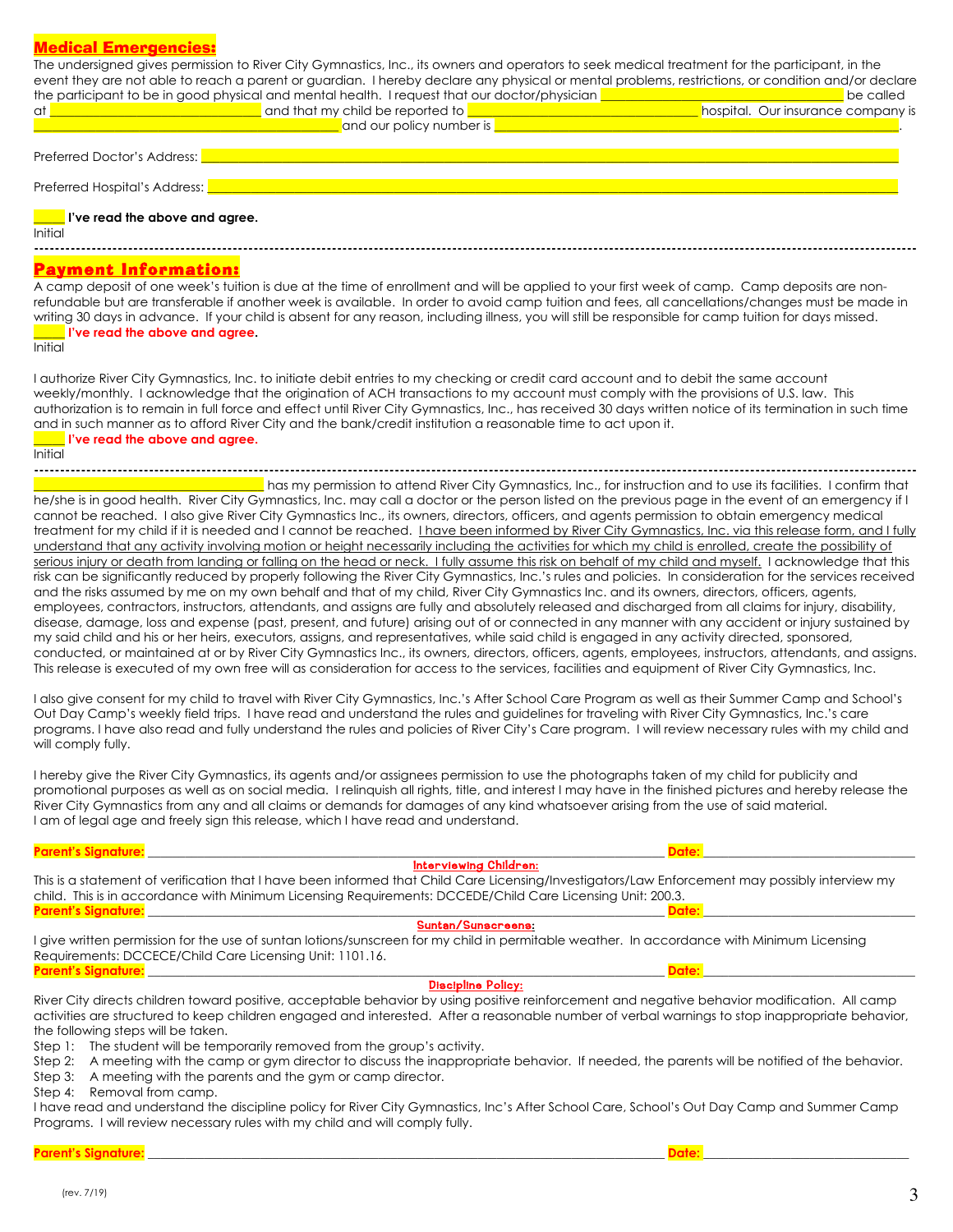## 2021-22 River City Gymnastics After School Care Registration Form:

| <b>Family Name:</b> 2008.000 2009                                                 |  |  |  |  |  |
|-----------------------------------------------------------------------------------|--|--|--|--|--|
| <b>First Student Information:</b>                                                 |  |  |  |  |  |
|                                                                                   |  |  |  |  |  |
|                                                                                   |  |  |  |  |  |
|                                                                                   |  |  |  |  |  |
|                                                                                   |  |  |  |  |  |
| <b>Second Student Information:</b>                                                |  |  |  |  |  |
|                                                                                   |  |  |  |  |  |
|                                                                                   |  |  |  |  |  |
|                                                                                   |  |  |  |  |  |
| Full Time: <u>___________</u>                                                     |  |  |  |  |  |
| Part Time:                                                                        |  |  |  |  |  |
|                                                                                   |  |  |  |  |  |
| *If attending part-time, please list days attending: ___________________________  |  |  |  |  |  |
| Draft Date:<br>Please circle your monthly draft date: 1st, 5th or 10th<br>Initial |  |  |  |  |  |

Enrollment in River City's after school care program is continuous. If you child is absent due to illness or vacation, you will still be responsible for tuition. All changes to your after school care enrollment must be made one month in advance. A two-week notice must be submitted in writing in order to drop from the program. **\_\_\_\_\_ I've read the above and agree.**

**Initial**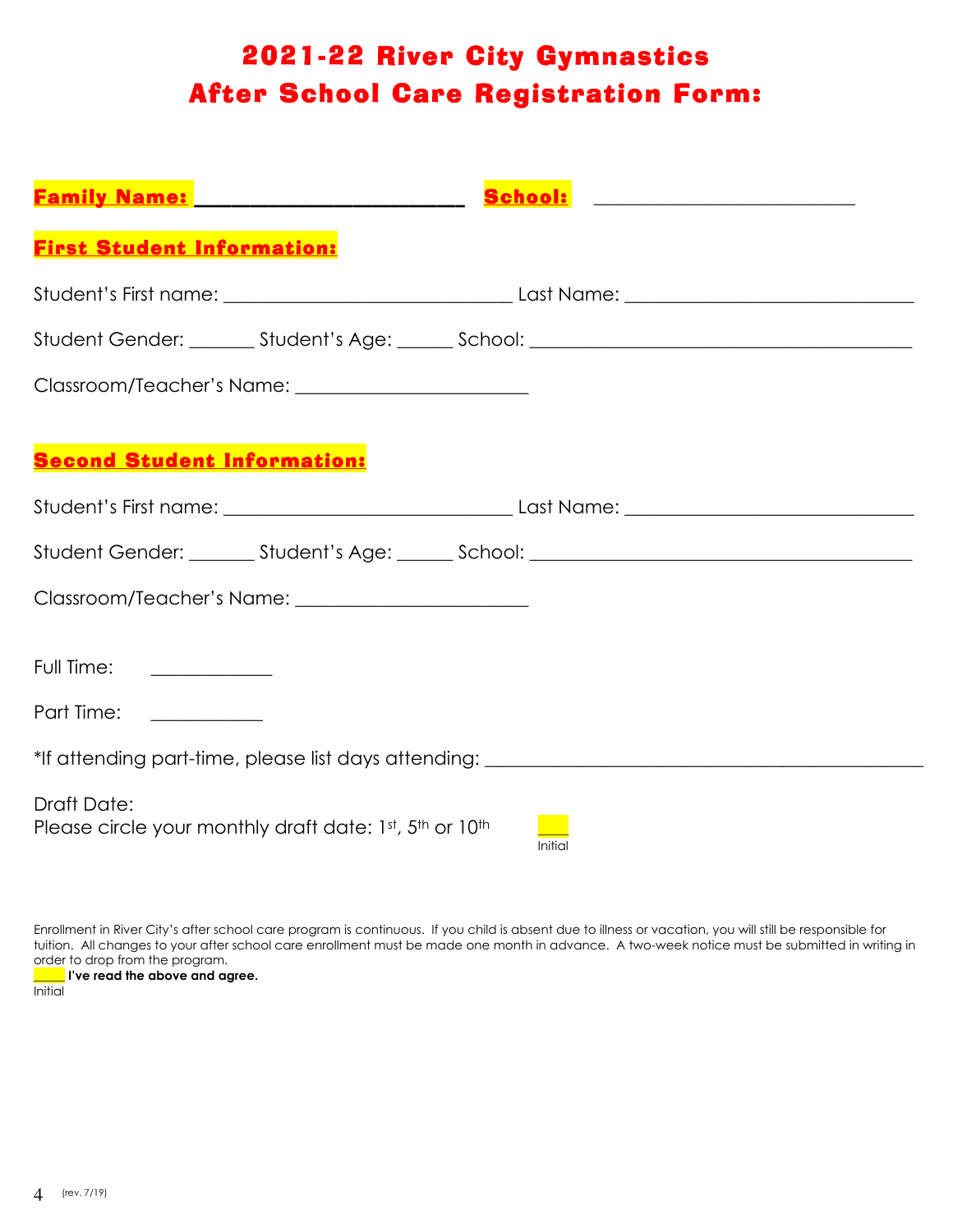

 $\mathbf{r}$ 

### 2021-22 Care Travel Information Form

### (please PRINT clearly)

 $\overline{\mathbf{u}}$ 

| <i>*Please</i> | <i>*Please</i> |
|----------------|----------------|
| Attach         | Attach         |
| First Child's  | Second Child's |
| Current        | Current        |
| School         | School         |
| Picture        | Picture        |
| Here           | Here           |
|                |                |
|                |                |

### First Student Information:

|                                    |  |                                                                                                                 |  | Student Age: ________ Height: __________ Weight: __________ If age 6 or older, does your child use a car seat? _______                                                                                                                                                                                |  |  |
|------------------------------------|--|-----------------------------------------------------------------------------------------------------------------|--|-------------------------------------------------------------------------------------------------------------------------------------------------------------------------------------------------------------------------------------------------------------------------------------------------------|--|--|
|                                    |  |                                                                                                                 |  |                                                                                                                                                                                                                                                                                                       |  |  |
| <b>Second Student Information:</b> |  |                                                                                                                 |  |                                                                                                                                                                                                                                                                                                       |  |  |
|                                    |  |                                                                                                                 |  |                                                                                                                                                                                                                                                                                                       |  |  |
|                                    |  |                                                                                                                 |  | Student Age: ________ Height: __________ Weight: __________ If age 6 or older, does your child use a car seat? _______                                                                                                                                                                                |  |  |
|                                    |  |                                                                                                                 |  |                                                                                                                                                                                                                                                                                                       |  |  |
| <b>Family Contact #1:</b>          |  |                                                                                                                 |  |                                                                                                                                                                                                                                                                                                       |  |  |
|                                    |  |                                                                                                                 |  |                                                                                                                                                                                                                                                                                                       |  |  |
|                                    |  |                                                                                                                 |  |                                                                                                                                                                                                                                                                                                       |  |  |
|                                    |  |                                                                                                                 |  |                                                                                                                                                                                                                                                                                                       |  |  |
| <b>Family Contact #2:</b>          |  |                                                                                                                 |  |                                                                                                                                                                                                                                                                                                       |  |  |
|                                    |  |                                                                                                                 |  |                                                                                                                                                                                                                                                                                                       |  |  |
|                                    |  |                                                                                                                 |  |                                                                                                                                                                                                                                                                                                       |  |  |
|                                    |  |                                                                                                                 |  |                                                                                                                                                                                                                                                                                                       |  |  |
| <b>Medical Emergencies:</b>        |  |                                                                                                                 |  |                                                                                                                                                                                                                                                                                                       |  |  |
|                                    |  |                                                                                                                 |  | The undersigned gives permission to River City Gymnastics, Inc., its owners and operators to seek medical treatment for the participant, in the<br>event they are not able to reach a parent or guardian. I hereby declare any physical or mental problems, restrictions, or condition and/or declare |  |  |
|                                    |  |                                                                                                                 |  | the participant to be in good physical and mental health. I request that our doctor/physician <b>we are also assumed that an</b> be called at <b>a</b> hospital. Our insurance company is                                                                                                             |  |  |
|                                    |  |                                                                                                                 |  | <b>Example 2016</b> and our policy number is <b>Example 2016</b> and the control of the control of the control of the control of the control of the control of the control of the control of the control of the control of the control o                                                              |  |  |
|                                    |  | Preferred Doctor's Address: National Account of the Contract of the Contract of the Contract of the Contract of |  |                                                                                                                                                                                                                                                                                                       |  |  |

Preferred Hospital's Address: **Legendial** 

#### **\_\_\_\_\_ I've read the above and agree.**

#### Initial

I also give consent for my child to travel with River City Gymnastics, Inc.'s After School Care Program as well as their Summer Camp and School's Out Day Camp's weekly field trips. I have read and understand the rules and guidelines for traveling with River City Gymnastics, Inc.'s care programs. I have also read and fully understand the rules and policies of River City's Care program. I will review necessary rules with my child and will comply fully.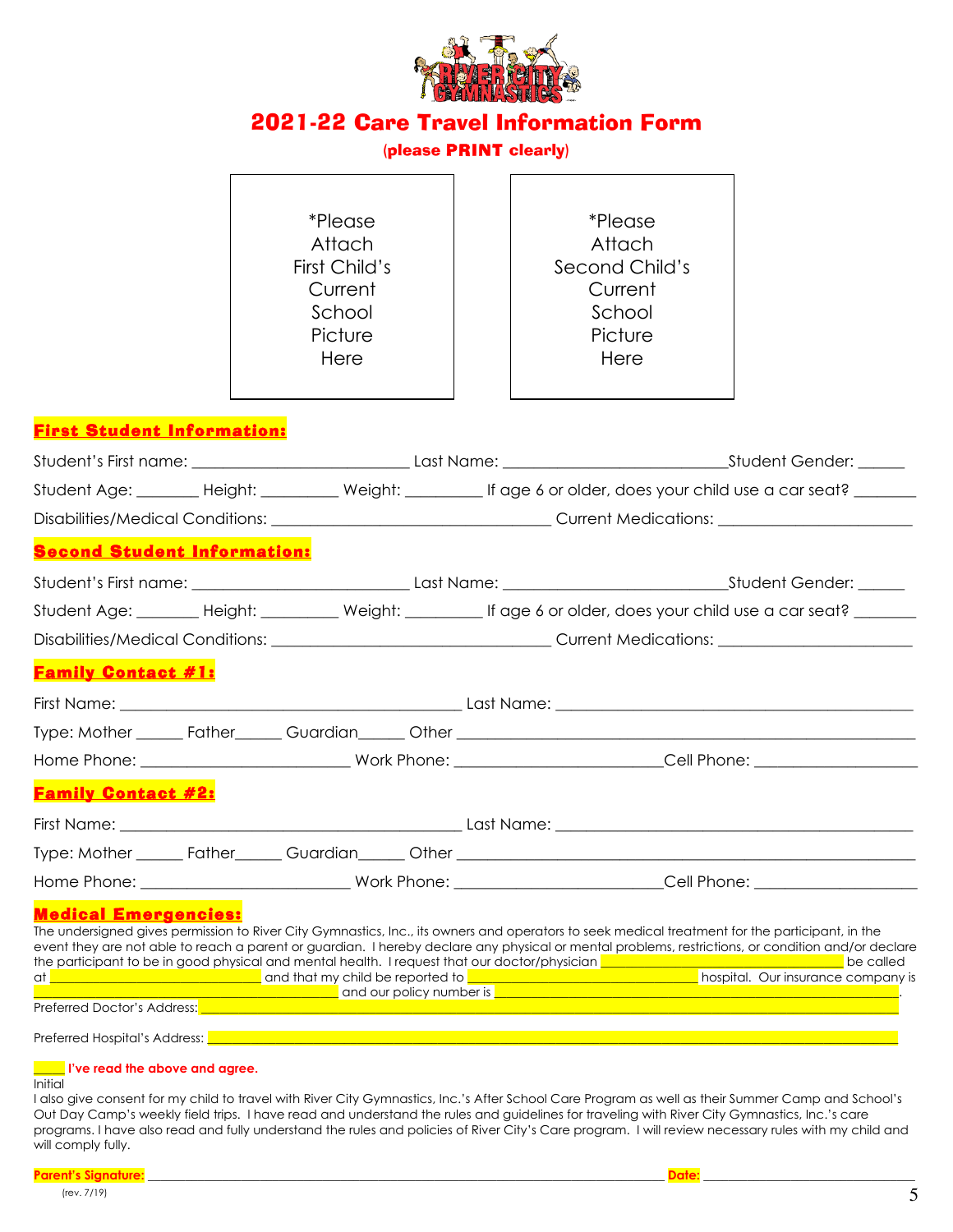### 2021-22 Care Payment Choices:

**\***Camp tuition will be automatically drafted from your checking account or the credit/debit card of your choice (VISA and Mastercard only.) Charges will be processed weekly on the first day camp.

### **\*\*If you are current student with us you do not need complete this form. If you are a returning student please update your billing information.**

| <b>Automatic Credit Card Payment:</b><br>(VISA or MasterCard only)                                   |  |  |  |  |
|------------------------------------------------------------------------------------------------------|--|--|--|--|
| Credit Card Type: ________________________ Name as it appears on card: _____________________________ |  |  |  |  |
|                                                                                                      |  |  |  |  |
|                                                                                                      |  |  |  |  |
| <b>Automatic Checking Draft:</b>                                                                     |  |  |  |  |
|                                                                                                      |  |  |  |  |
|                                                                                                      |  |  |  |  |
|                                                                                                      |  |  |  |  |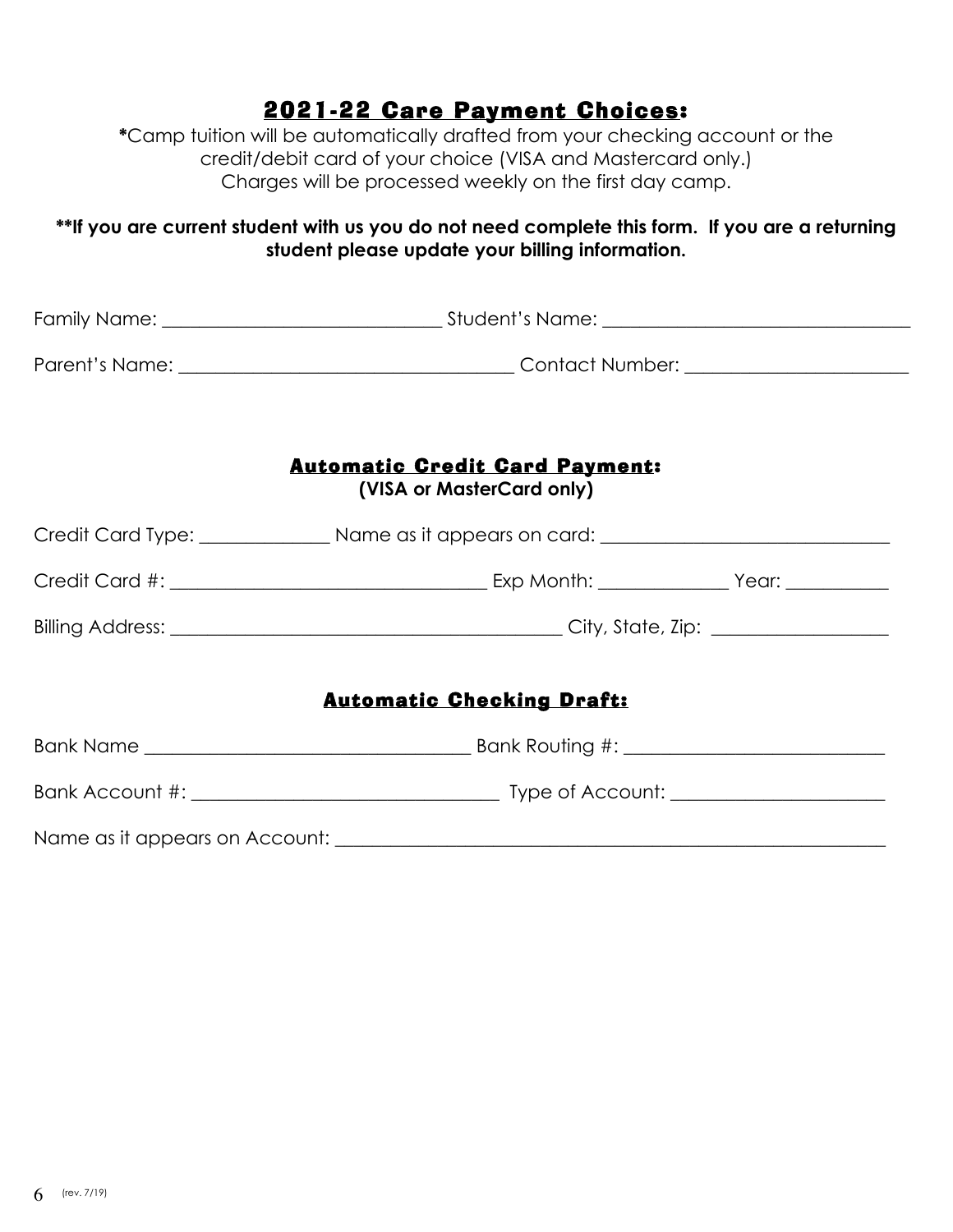# 2021-2022 River City Gymnastics Care Program Information Sheet

| <b>Family Contact #1:</b> |  |                                   |  |  |  |                                   |  |
|---------------------------|--|-----------------------------------|--|--|--|-----------------------------------|--|
|                           |  |                                   |  |  |  |                                   |  |
|                           |  |                                   |  |  |  |                                   |  |
|                           |  |                                   |  |  |  |                                   |  |
|                           |  |                                   |  |  |  |                                   |  |
| <b>Family Contact #2:</b> |  |                                   |  |  |  |                                   |  |
|                           |  |                                   |  |  |  |                                   |  |
|                           |  |                                   |  |  |  |                                   |  |
|                           |  |                                   |  |  |  |                                   |  |
| <b>Emergency Contact:</b> |  |                                   |  |  |  |                                   |  |
|                           |  |                                   |  |  |  |                                   |  |
|                           |  |                                   |  |  |  |                                   |  |
|                           |  |                                   |  |  |  |                                   |  |
|                           |  |                                   |  |  |  |                                   |  |
|                           |  |                                   |  |  |  |                                   |  |
|                           |  | *Please attach a<br>color copy of |  |  |  | *Please attach a<br>color copy of |  |
|                           |  | Family Contact #1's               |  |  |  | Family Contact #2's               |  |
|                           |  | Driver's License.                 |  |  |  | Driver's License.                 |  |
|                           |  |                                   |  |  |  |                                   |  |
|                           |  |                                   |  |  |  |                                   |  |
|                           |  |                                   |  |  |  |                                   |  |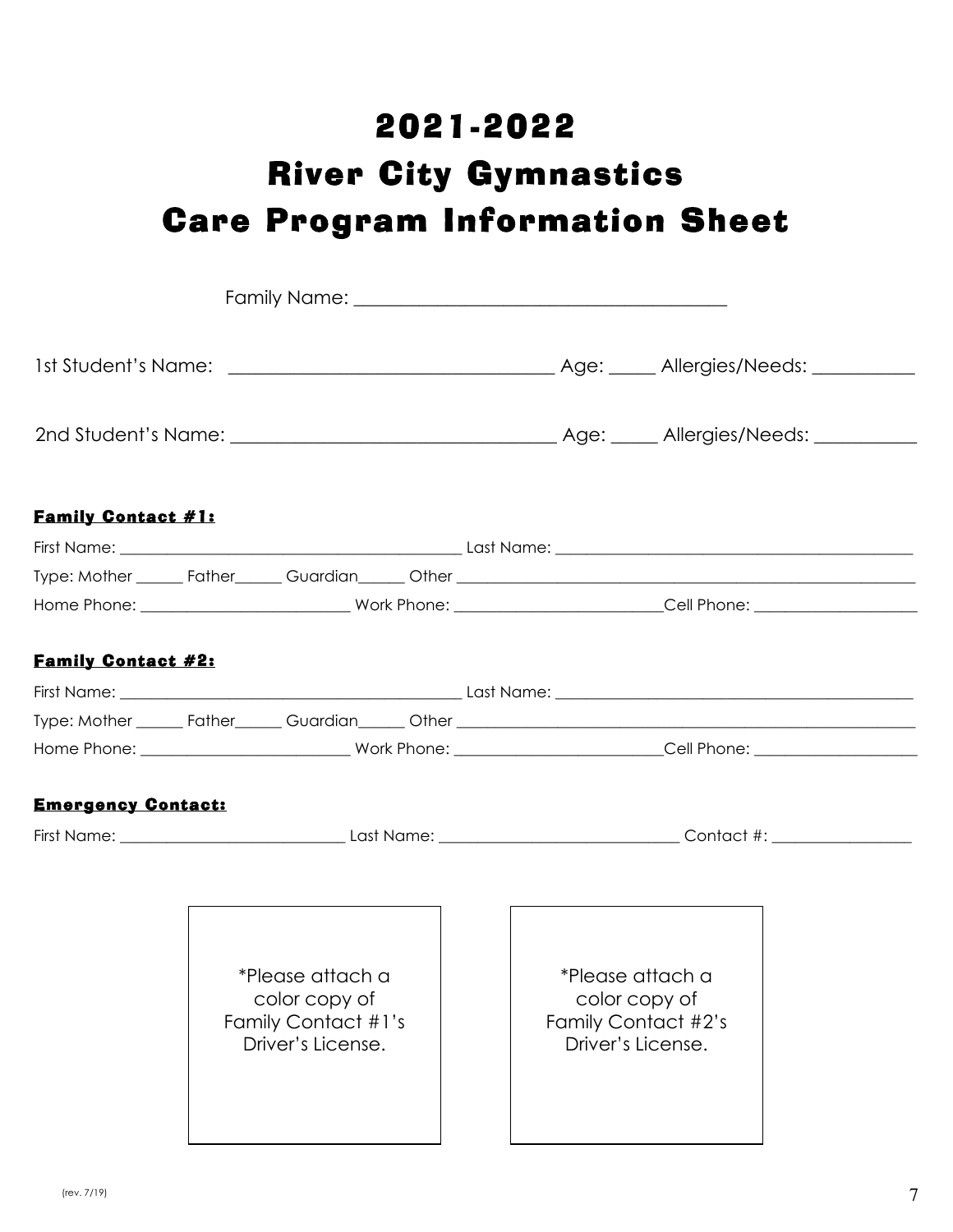

### **River City Gymnastics 2021-22 After School Care Covid-19 Procedures:**

- **1.** Campers will enter the gym from the classroom door located on the northeast corner of the building. Campers must remain in the car until the door is opened at 7:30am and intake will continue at the classroom door until 8:30am. **Campers arriving after 8:30am will enter at the front entrance.**
- 2. We have lifted some of our COVID restrictions but are still requiring a face covering for all unvaccinated staff and students ages 6-11 while in the building. If the CDC's mask recommendations for younger children changes, we will reevaluate this policy. Masks may be removed for eating, strenuous activity and while outside but will be worn all other times. We will follow the LRSD and PCSSD's mask policy while transporting children and while in the classroom.
- 3. Student will be divided into groups based on age. They will eat, play, and participate in games and activities within the same group of children during the week as much as possible.
- 4. Students need to bring a water bottle each day that they can open and close themselves. We ask that all students pack an extra mask as well in the event their original one gets lost or damaged.
- **5.** Care will be dismissed from the classroom door beginning at 4:00pm. **If you arrive for pick up before 4pm, please use the main front entrance.**